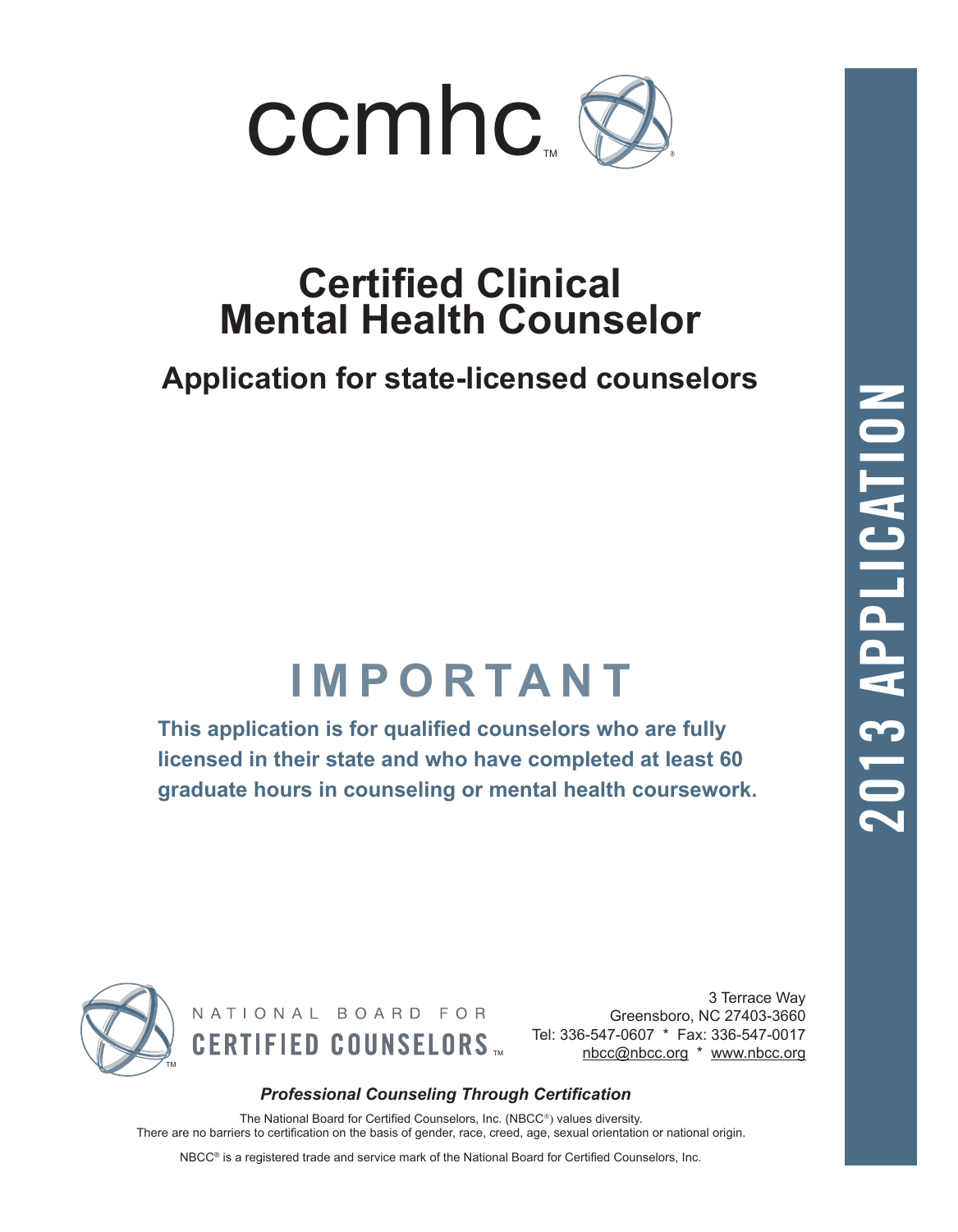| Length of Certification and Annual Certification Fee 5     |    |
|------------------------------------------------------------|----|
| <b>CCMHC Application for State-Licensed Counselors</b> 7-9 |    |
|                                                            | 10 |
| <b>Special Examination Accommodations Request Form 11</b>  |    |
|                                                            |    |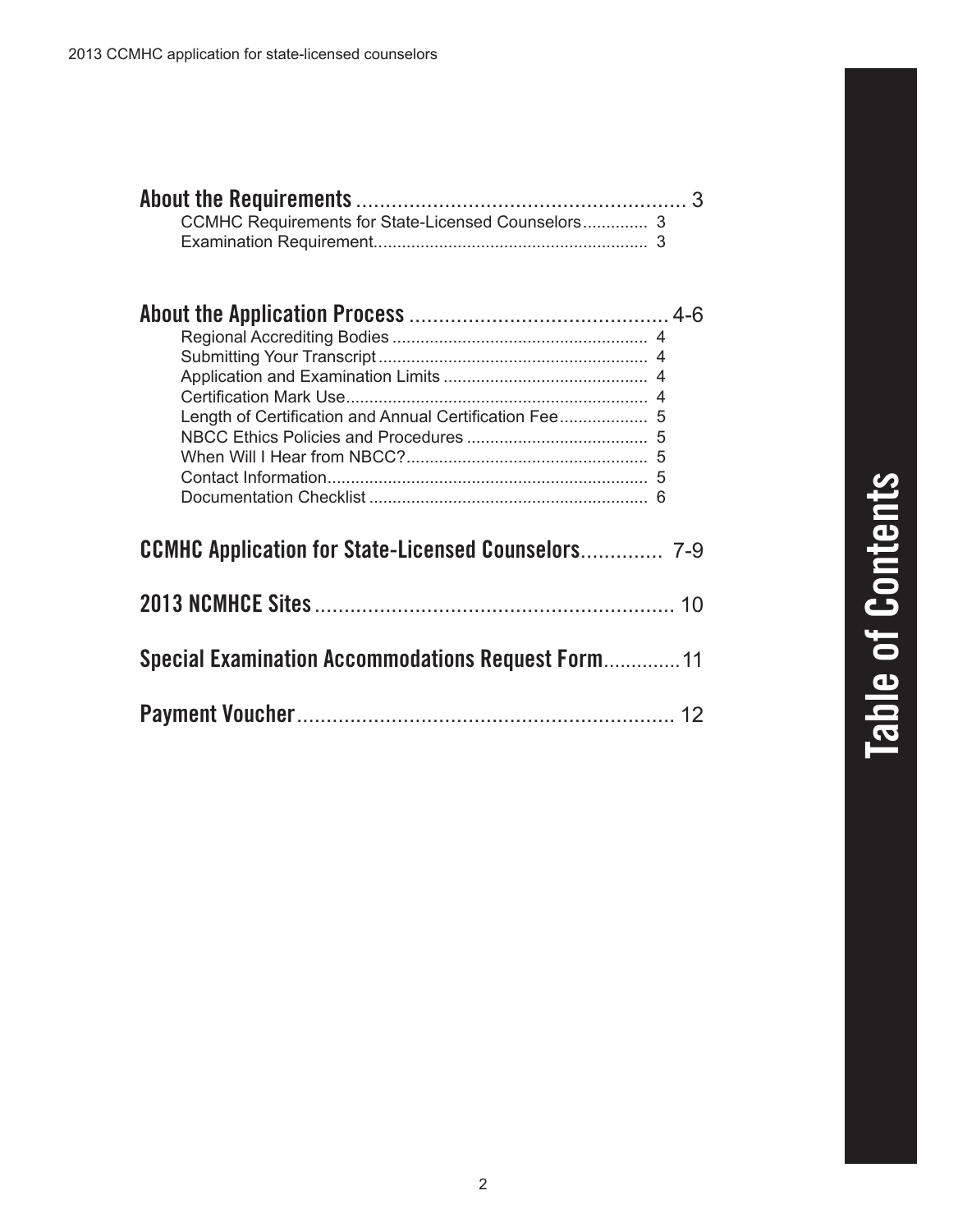## **CCMHC Requirements for State-Licensed Counselors**

- 1. A full license to practice counseling in your state. The status of your license must be current and active. Please note: Associate-level, limited, provisional or intern licensure is not sufficient for this application. The California Registered Professional Counselor (RPC) credential is acceptable for this application.
- 2. Completion of 60 hours of graduate counseling coursework from a regionally accredited university is required. Within that 60 hours, you must have a master's degree (48 semester/72 quarter hours) or higher in counseling; community counseling; mental health counseling; school counseling; agency counseling; professional counseling; counselor education, guidance and counseling; counseling and development; student affairs/college counseling; marriage, couple and family counseling; or any CACREP-accredited counseling degree. Your graduate counseling degree must have been conferred more than two years ago.
	- A certificate of advanced study will not be accepted in lieu of a degree. Nondegree-seeking coursework also will not be accepted in lieu of a degree.
	- Applicants who completed a degree with fewer than 60 semester hours (or 90 quarter hours) of graduate-level credit in counseling can use credits from nondegree **counseling** coursework for the lacking 12 semester hours (18 quarter hours).
	- Applicants who have completed 60 semester/90 quarter hours with a portion of those credits in noncounseling classes are required to apply under the equalivent entry option of the NCC/CCMHC or CCMHC for NCC applications. These applications can be downloaded at www.nbcc.org/ Specialties/CCMHC.
	- Licensed counselors who hold a non-CACREP degree in mental health (i.e., clinical counseling, counseling psychology, educational counseling, human services and counseling, educational psychology, rehabilitation counseling, pastoral counseling, family therapy, or other related mental health field) should use the CCMHC or NCC/CCMHC Application. These applications can be downloaded at www.nbcc.org/Specialties/CCMHC.
- 3. The National Certified Counselor (NCC) is a prerequisite for the CCMHC. If you do not hold the NCC credential, you can complete this application and obtain both the NCC and CCMHC credentials.

If you are uncertain your education meets the CCMHC requirements, you may request a prereview of your degree and coursework. The prereview request form is located at www.nbcc.org/Professional/ Options. A minimum of eight weeks is required for this process.

Please Note: No equivalent entry will be accepted for this application. If you have a degree with fewer than 60 semester hours or 90 quarter hours and would like to use supervision hours or continuing education hours to fulfill the 60-hour requirement, you will be required to submit the CCMHC for NCCs or the NCC/CCMHC combination application to apply using equivalent entry. These can be downloaded at www.nbcc.org/specialties/CCMHC.

## **Examination Requirement**

You are required to have a passing score on the National Clinical Mental Health Counseling Examination (NCMHCE).

If you can document having passed the NCMHCE, it is not necessary to retake the exam for the CCMHC credential.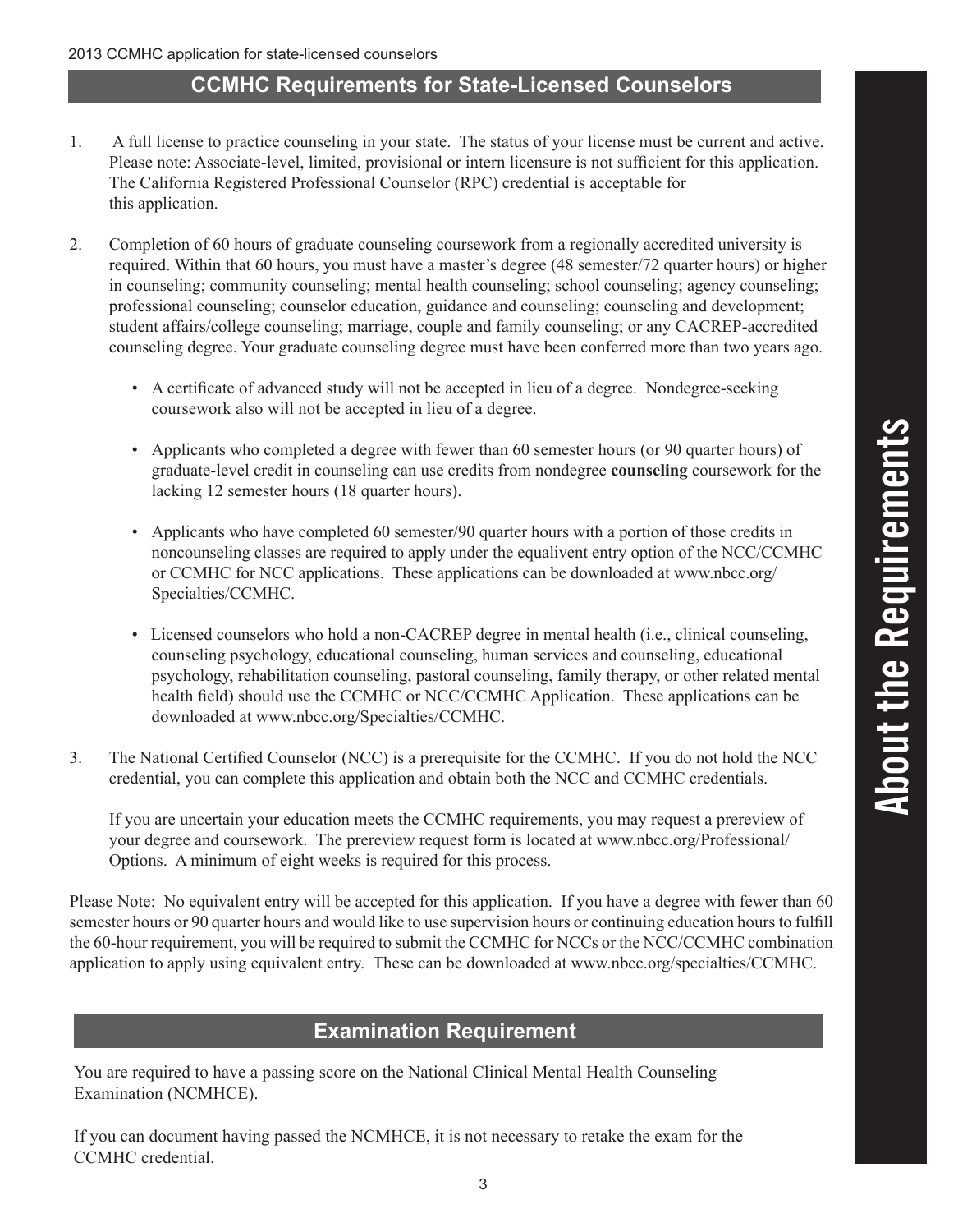## **Regional Accrediting Bodies**

There are six regional accrediting bodies in the USA: Middle States Association of Colleges and Schools, New England Association of Schools and Colleges, North Central Association of Colleges and Schools, Northwest Association of Schools and Colleges, Southern Association of Colleges and Schools, and Western Association of Schools and Colleges.

If the university from which you earned your graduate degree was not accredited by one of these six bodies at the time you earned your degree, you are not eligible to apply. To check the accreditation of your university, visit www.chea.org or verify with your university's registrar's office.

## **Submitting Your Transcript**

A copy of your graduate transcript from a regionally accredited university, showing conferral of an advanced degree (master's degree or higher) in counseling; community counseling; mental health counseling; school counseling; agency counseling; professional counseling; counselor education, guidance and counseling; counseling and development; student affairs/college counseling; marriage, couple and family counseling; or any CACREP-accredited counseling degree must be submitted. Your advanced degree must have been conferred more than two years ago. If you have taken additional relevant coursework between the date of your postgraduate degree and the present time, then you will also need to submit copies of those transcripts showing the additional coursework.

An official sealed transcript may be requested in cases when the coursework, hours, major and dates are difficult to read. Failure to provide this documentation will delay the review process and may result in the closing of your application.

If you received your degree or completed relevant master's- or doctoral-level coursework outside the United States, you will need to have an international degree equivalency evaluation completed prior to submitting a prereview or an application for national certification. Please visit www.nbcc.org/Student/ International for the list of NBCC-accepted evaluating agencies.

## **Application and Examination Limits**

NBCC holds applications open for either a two-year period or three unsuccessful attempts to pass the NCMHCE, whichever comes first. If you are registered to test but do not sit for the exam, or take the exam and do not pass, a \$145 reregistration fee will be required. You will automatically receive reregistration forms for each examination for which you are eligible to sit.

## **Certification Mark Use**

Inappropriate use of NBCC certification designation marks and credentials is a violation of NBCC policies and applicable laws. Only an individual credentialed by NBCC as a National Certified Counselor (NCC) and a Certified Clinical Mental Health Counselor (CCMHC) may use these certification designations.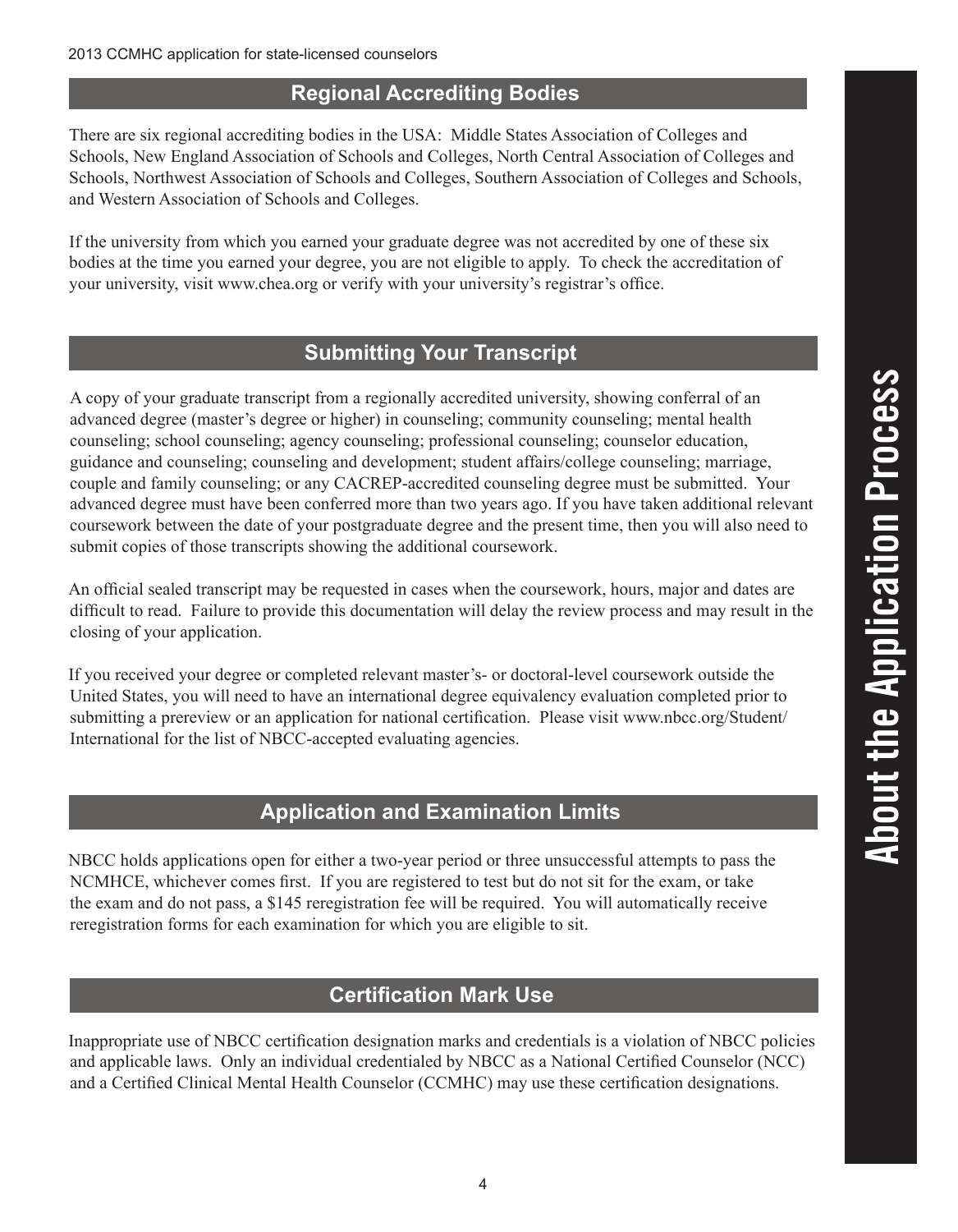NCCs must adhere to the NBCC *Code of Ethics* and pay an annual certification fee for the NCC credential plus a fee for the CCMHC. Credential holders are billed yearly and fees are due by the 15th day of their birth month. At the conclusion of each five-year cycle, NCC/CCMHCs must be able to document having completed 100 clock hours of continuing education, 50 of which must be in the area of clinical mental health counseling, or they can retake and pass the NCMHCE.

If you determine you no longer want to maintain national certification, you must complete a Request to Relinquish Certification Form.

## **NBCC Ethics Policies and Procedures**

NBCC applicants and certificants are responsible for ensuring that their behavior adheres to the standards identified in the *Code of Ethics*.

Prior to certification, all applicants must complete all portions of this application. This includes the Ethics Attestation, and the Applicant Agreement & Release Authorization sections, which require applicants to disclose any previous legal, criminal or disciplinary matter(s). Application disclosures and other ethics matters are reviewed in accordance with NBCC procedures including the *Certification Eligibility Policy Relating to Criminal or Lesser Offense Convictions and Other Disciplinary Matters*.

The *Certification Eligibility Policy Relating to Criminal or Lesser Offense Convictions and Other Disciplinary Matters*, the *NBCC Ethics Case Procedures* and the *Code of Ethics* are available for your review on the NBCC Web site at www.nbcc.org/ServiceCenter/Ethics.

## **When Will I Hear From NBCC?**

Within three weeks of receiving your application, NBCC will send you a confirmation letter, which will include instructions for checking the status of your application online. If after three weeks you have not received your letter, check with your financial institution to verify that your payment has cleared before contacting NBCC. You can expect your review results to arrive in the mail approximately six to eight weeks after you receive your confirmation letter.

## **Contact Information**

For personal assistance, please contact the NBCC Certification Department via e-mail (certification@nbcc.org) or telephone (336-547-0607).

To learn more about NBCC, the benefits of national certification and NBCC's advocacy efforts, please visit www.nbcc.org/About; www.nbcc.org/ServiceCenter; www.nbcc.org/Specialties/CCMHC; and www.nbcc.org/About/Advocacy.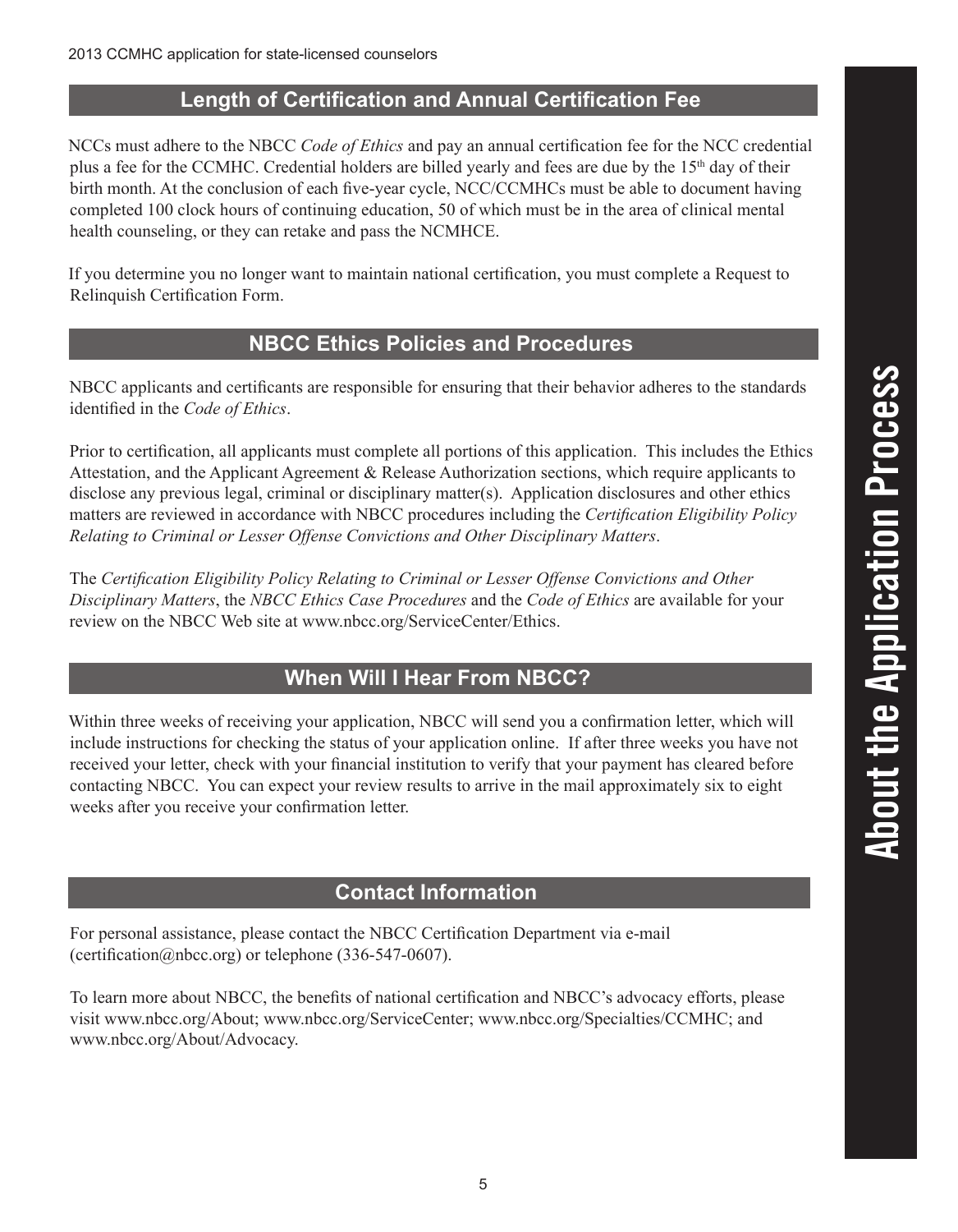## **Documentation Checklist**

When you are ready to apply for the CCMHC credential, please be certain to include all of the following:

- □ CCMHC for State-Licensed Counselors Application
- **�** *Either:*
- a) A printout of the online verification of your state license or California RPC and a photocopy of your state-issued license (full-size or wallet)

#### **OR**

b) A completed Verification of State Counselor License/or California RPC Form. This form is available online at www.nbcc.org/professional/options. Sign and date the top portion and send the form to your state board for completion.

#### **�** *Either:*

a) Provide information regarding the NCMHCE you've already passed in Item 11 of the application.

#### **OR**

- b) If you need to test, write your exam date/site preference in Item 13 of the application. (See the list of exam sites included in this application.)
- □ Copy of graduate transcript(s)
- □ Special Examination Accommodations Request Form, if needed
- **□ Payment Voucher and payment**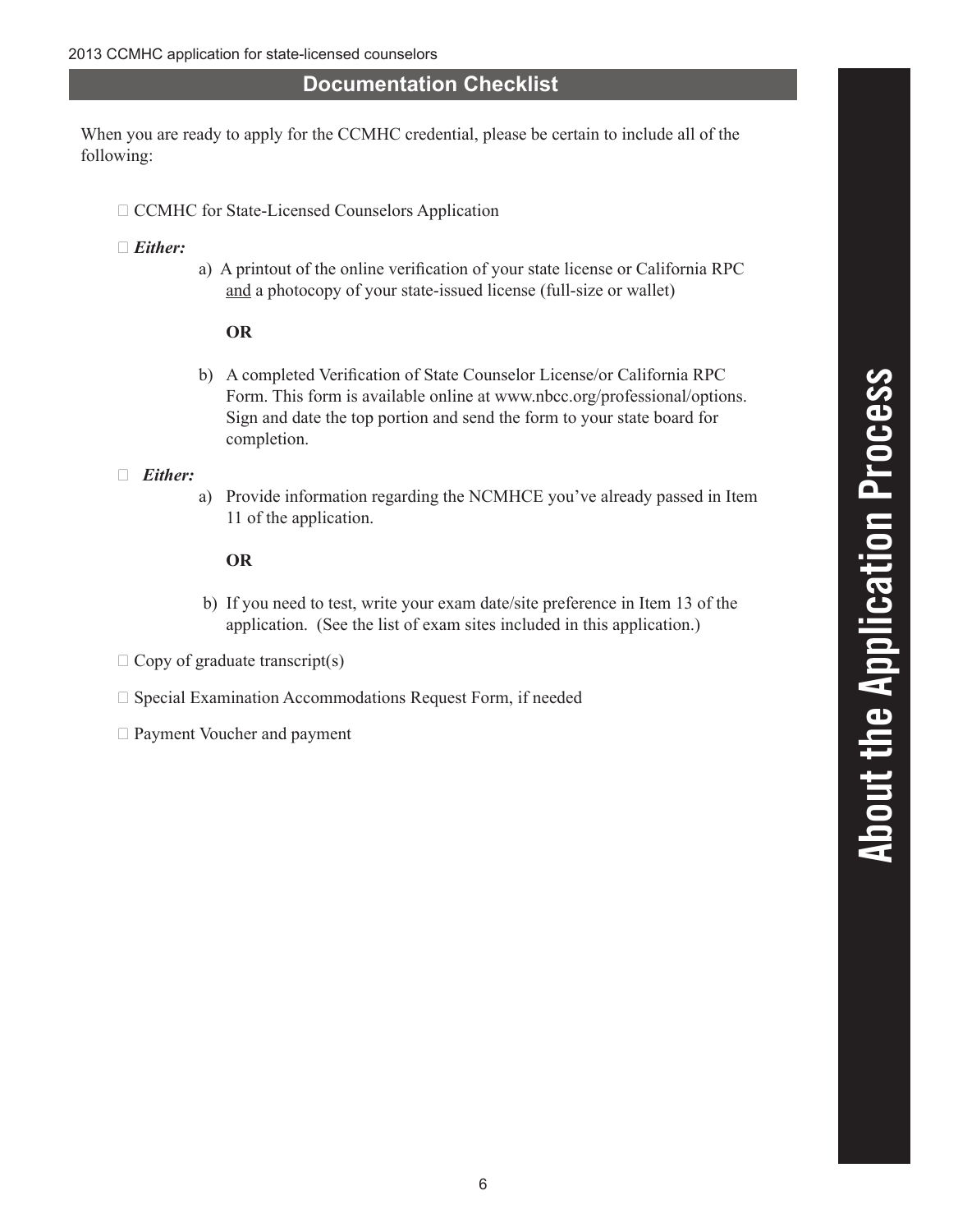#### **IMPORTANT:**

Fill in all information completely. Provide your legal name. NBCC Board policy prohibits placing degrees or titles on the certificate.

|                | <b>PLEASE TYPE OR PRINT IN INK</b>                                                                             |  |
|----------------|----------------------------------------------------------------------------------------------------------------|--|
| $\mathbf{1}$ . | First Name/MI:                                                                                                 |  |
|                |                                                                                                                |  |
|                | Last Name:                                                                                                     |  |
|                |                                                                                                                |  |
|                | Previous Names (please attach a separate sheet if necessary):                                                  |  |
|                |                                                                                                                |  |
| 2.             | Last Four Digits of Social Security Number:                                                                    |  |
|                |                                                                                                                |  |
| 3.             | <b>Street Address:</b>                                                                                         |  |
|                |                                                                                                                |  |
|                | City/State/ZIP/Country:                                                                                        |  |
|                |                                                                                                                |  |
| 4.             | Home Telephone:                                                                                                |  |
|                | Please attach a business card or a separate sheet of<br>paper with your business address, telephone and fax.   |  |
|                | Cellphone:<br>Fax Number:                                                                                      |  |
|                |                                                                                                                |  |
| 5.             | E-mail:                                                                                                        |  |
|                |                                                                                                                |  |
| 6.             | Date of Birth (MM/DD/YYYY):<br>7 <sub>1</sub><br>Gender:                                                       |  |
|                | <b>FOR OFFICE USE</b><br>M<br>$\mathsf{F}$<br><b>ONLY</b>                                                      |  |
| 8.             | Ethnic Origin (optional; used for statistical purposes only):                                                  |  |
|                | BATCH #1: __________                                                                                           |  |
|                | DATE:<br>African-<br><b>Native</b><br>Asian<br>Hispanic/<br>Multiracial<br><b>Native</b><br>Other<br>Caucasian |  |
|                | AMOUNT:<br>American<br>American<br>Latino<br>Hawaiian                                                          |  |

9. Loan Repayment

□ Check this box if you are in–or applying for–the National Health Services Corps Loan Repayment Program.

10. Education/Training (You must have completed your degree before submitting this application.):

#### Master's Degree(s) Earned:

| Degree(s)                       | Month/Year | Institution Name & City/State | Major(s) |  |  |  |
|---------------------------------|------------|-------------------------------|----------|--|--|--|
|                                 |            |                               |          |  |  |  |
|                                 |            |                               |          |  |  |  |
| Post-master's Degree(s) Earned: |            |                               |          |  |  |  |

| Degree(s) | Month/Year | Institution Name & City/State | Major(s) |
|-----------|------------|-------------------------------|----------|
|           |            |                               |          |
|           |            |                               |          |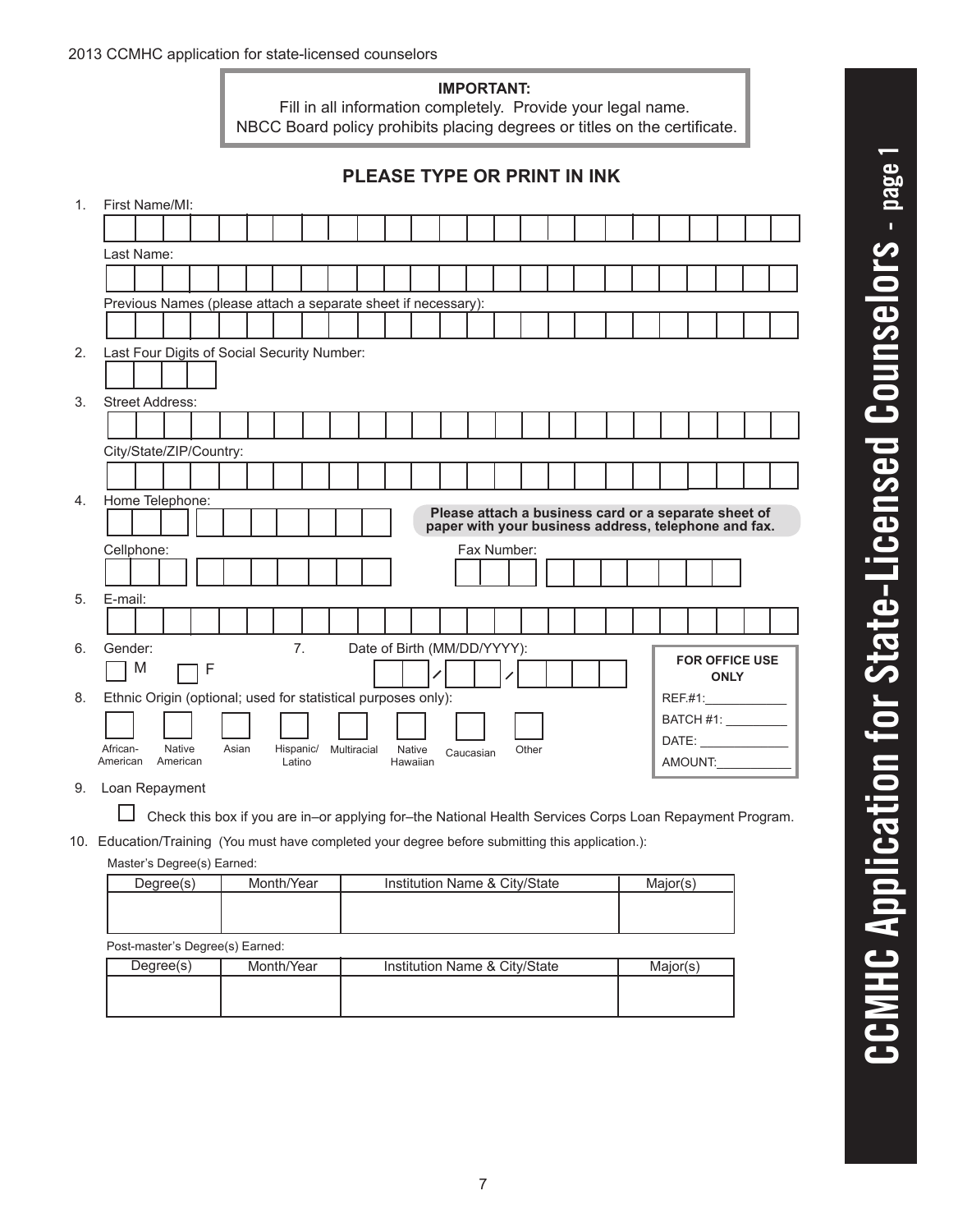#### 2013 CCMHC application for state-licensed counselors

|  | 11. Have you already passed the NCMHCE?: |
|--|------------------------------------------|
|--|------------------------------------------|

| $\Box$ YES         | Under which state's authority you took the exam:                                                                                                             | Date when tested: |
|--------------------|--------------------------------------------------------------------------------------------------------------------------------------------------------------|-------------------|
| $\vert$ $\vert$ NO | Provide the name under which you passed the exam (if different from current name) or provide a<br>photocopy of your score report showing your passing score: |                   |

12. Preferred Exam Date:

|  | April 20, 2013 |  | $\vert$ October 19, 2013 |  |
|--|----------------|--|--------------------------|--|
|--|----------------|--|--------------------------|--|

13. Preferred Exam Location:

| Site #: |  |  | Location:                           |
|---------|--|--|-------------------------------------|
|         |  |  | (See exam site list in this packet) |

- 14. Special Accommodations:
	- Check this box if you are requesting **SPECIAL EXAM ACCOMMODATIONS.** Include the Special Exam Accommodations Request Form (included in this packet) and supporting documentation with your application.
- 15. How did you hear about NBCC and the NCC/CCMHC credentials? If referred by a CCMHC, please provide his or her name.

| 16. | Have you applied previously for the National Certified Counselor (NCC) credential<br>or Certified Clinical Mental Health Counselor (CCMHC) credential? | <b>INO</b><br><b>YES</b> |
|-----|--------------------------------------------------------------------------------------------------------------------------------------------------------|--------------------------|
|     | If yes, what is your NBCC ID number (also known<br>as a certification number)?                                                                         |                          |
|     | 17. Have you submitted materials to NBCC for a prereview of coursework?                                                                                | <b>YES</b><br><b>NO</b>  |
|     | 18. List all professional licenses and credentials you currently hold.                                                                                 |                          |
|     |                                                                                                                                                        |                          |
|     | 19. Ethics Attestation (You must respond to each statement.):                                                                                          |                          |
|     | Have you ever been or are you currently the subject of any public or private                                                                           |                          |

| complaint, investigation or professional disciplinary action, including licensure<br>board and membership matters? | $\Box$ YES $\Box$ NO |
|--------------------------------------------------------------------------------------------------------------------|----------------------|
| 2. Have you ever been or are you currently charged with any criminal offense?                                      | $\Box$ YES $\Box$ NO |

3. Have you ever been or are you currently named in a civil or other legal action?

**If you answered "Yes" to any of the above questions,** you must include a complete, detailed explanation related to the response. You must also provide copies of relevant documentation, such as copies of the complaint, pleadings, and compliance with final orders. Failure to provide required information will delay the processing of your application.

Place these materials in a sealed envelope marked "Attention: NBCC Ethics Department" and return with your application.

YES | NO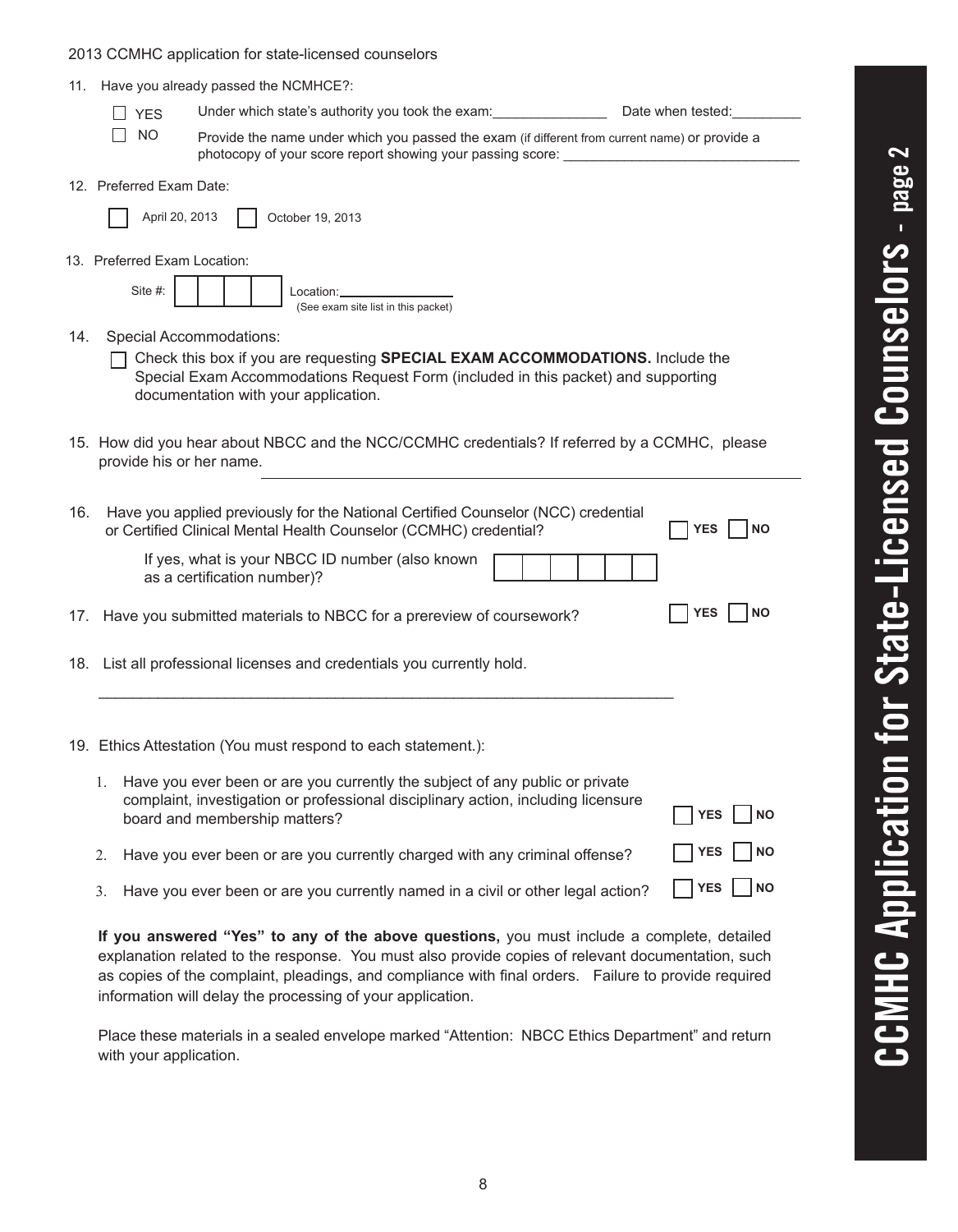#### **Applicant Agreement & Release Authorization**

*All information I provided in this application, including supporting documentation, is accurate and complete to the best of my knowledge. If I have knowledge of any changes concerning my responses in this application, including my responses in section 19, I agree to report this to NBCC in writing within 60 days.*

*I agree that NBCC has the right to contact any person or organization regarding this application, and I authorize the release of any information requested by NBCC to verify the accuracy. I understand that all application materials become the property of NBCC and will not be returned.*

*I understand that certification through NBCC depends upon my fulfillment of all required criteria and compliance with NBCC policies, which include the Code of Ethics and the NBCC certification mark and trademark use policy. I understand that certification does not create membership in NBCC. I understand that NBCC certification is personal to me and may not be transferred to another individual or group.*

*I* understand that professional biographical and certification data is considered to be public information *and will be made available in response to public inquiries. I agree that data related to my participation in NBCC certification may be used for research and statistical purposes.*

*I recognize that any certification granted by NBCC does not represent licensure or other authorization to practice business activities for a fee. I release NBCC from all liability and claims arising from any professional activity.*

### **Sign your legal name in BLUE ink.**

Be advised that your signature on this document constitutes your agreement with the above statements.

Applicant's Signature (Blue ink required) Manuson Contracts and Date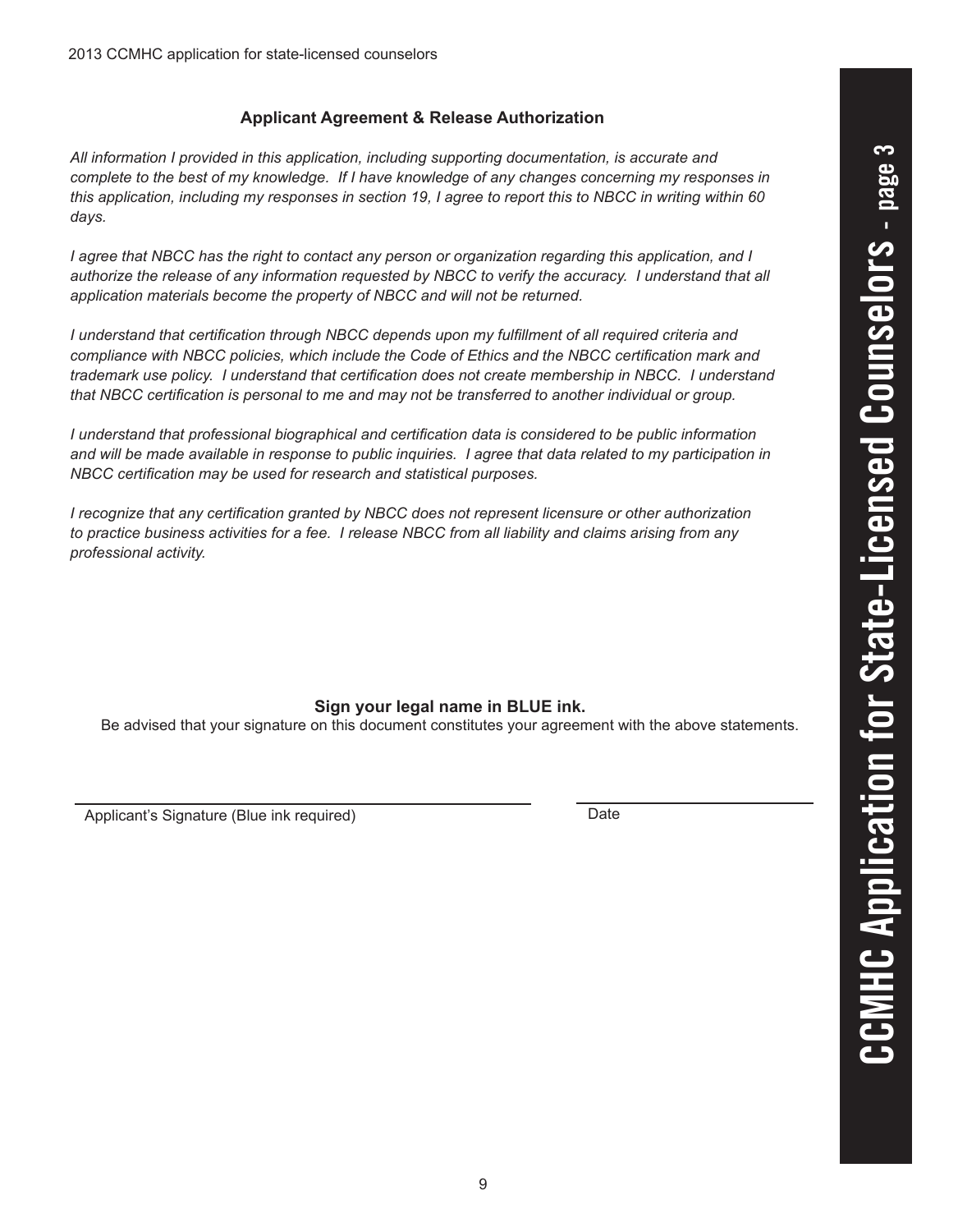#### 2013 CCMHC application for state-licensed counselors

| <b>April 20, 2013</b> |                          |              |                       |                            |              |                       |                        |              |
|-----------------------|--------------------------|--------------|-----------------------|----------------------------|--------------|-----------------------|------------------------|--------------|
| <b>STATE</b>          | <b>CITY</b>              | SITE $#$     | <b>STATE</b>          | <b>CITY</b>                | SITE#        | <b>STATE</b>          | <b>CITY</b>            | SITE#        |
| Alabama               | Birmingham               | 0121         | Louisiana             | New Orleans                | 1811         | <b>Oklahoma</b>       | Norman                 | 3601         |
| Alaska                | Anchorage                | 0201         |                       | Shreveport                 | 1831         | Oregon                | Ashland                | 3701         |
| Arizona               | Tempe                    | 0311         | <b>Maine</b>          | Portland                   | 1901         |                       | Portland               | 3731         |
|                       | Tucson                   | 0321         | Maryland              | <b>Baltimore</b>           | 2001         | Pennsylvania          | Pittsburgh             | 3821         |
| <b>Arkansas</b>       | Jonesboro                | 0411         | <b>Massachusetts</b>  | Springfield                | 2111         |                       | Scranton               | 3831         |
| California            | Los Angeles              | 0501         | Michigan              | East Lansing               | 2201         | <b>Rhode Island</b>   | Kingston               | 3901         |
|                       | Sacramento               | 0521         | <b>Minnesota</b>      | St. Paul                   | 2311         | <b>South Carolina</b> | Columbia               | 4001         |
| Colorado              | Denver                   | 0601         | <b>Mississippi</b>    | Jackson                    | 2401         | <b>South Dakota</b>   | Rapid City             | 4111         |
|                       | Grand Junction<br>Pueblo | 0611<br>0621 | <b>Missouri</b>       | St. Louis<br>Springfield   | 2511<br>2521 | <b>Tennessee</b>      | Knoxville<br>Nashville | 4211<br>4231 |
| <b>Connecticut</b>    | Hartford                 | 0701         | <b>Montana</b>        | Bozeman                    | 2601         | <b>Texas</b>          | Houston                | 4311         |
| <b>Delaware</b>       | Dover                    | 0801         | <b>Nebraska</b>       | Omaha                      | 2711         |                       | Lubbock                | 4321         |
| <b>Florida</b>        | Tallahassee              | 0931         | Nevada                | Reno                       | 2811         | <b>Utah</b>           | Cedar City             | 4401         |
|                       | Tampa                    | 0941         | <b>New Hampshire</b>  | Manchester                 | 2901         | <b>Vermont</b>        | <b>Burlington</b>      | 4501         |
| Georgia<br>Hawaii     | Macon<br>Honolulu        | 1011<br>1101 | <b>New Jersey</b>     | Edison                     | 3001         | Virginia              | Charlottesville        | 4601         |
| Idaho                 | Caldwell                 | 1201         | <b>New Mexico</b>     | Albuquerque                | 3101         | Washington            | Seattle<br>Cheney      | 4701<br>4711 |
| <b>Illinois</b>       | Matoon<br>Chicago        | 1301<br>1311 | <b>New York</b>       | New York City<br>Rochester | 3211<br>3221 | <b>West Virginia</b>  | South Charleston       | 4801         |
| Indiana               | Indianapolis             | 1401         | <b>North Carolina</b> | Greensboro                 | 3321         | Wisconsin             | Oshkosh                | 4911         |
| lowa                  | Des Moines               | 1501         |                       | Wilmington                 | 3331         | Wyoming               | Laramie                | 5011         |
| <b>Kansas</b>         | Emporia                  | 1601         | <b>North Dakota</b>   | <b>Bismarck</b>            | 3401         | <b>Washington, DC</b> |                        | 5101         |
| Kentucky              | Lexington                | 1711         | Ohio                  | Columbus                   | 3501         | <b>Puerto Rico</b>    | San Juan               | 5211         |
|                       |                          |              |                       |                            |              | International         |                        | 5301         |

## **October 19, 2013**

| <b>STATE</b>       | <b>CITY</b>           | SITE # | <b>STATE</b>          | <b>CITY</b>        | SITE $#$ | <b>STATE</b>          | <b>CITY</b>      | SITE # |
|--------------------|-----------------------|--------|-----------------------|--------------------|----------|-----------------------|------------------|--------|
| Alabama            | Birmingham            | 0122   | Louisiana             | <b>Baton Rouge</b> | 1802     | <b>Oklahoma</b>       | Tahleguah        | 3612   |
| Alaska             | Fairbanks             | 0212   |                       | Monroe             | 1822     | Oregon                | Eugene           | 3712   |
| Arizona            | Flagstaff             | 0302   | <b>Maine</b>          | Portland           | 1902     |                       | LaGrande         | 3722   |
|                    | Tempe                 | 0312   | Maryland              | <b>Baltimore</b>   | 2002     | Pennsylvania          | Erie             | 3802   |
| <b>Arkansas</b>    | Conway                | 0402   | <b>Massachusetts</b>  | <b>Boston</b>      | 2102     |                       | Harrisburg       | 3812   |
| California         | San Francisco         | 0512   | Michigan              | Rochester          | 2212     | <b>Rhode Island</b>   | Kingston         | 3902   |
|                    | San Diego             | 0532   | <b>Minnesota</b>      | Duluth             | 2302     | <b>South Carolina</b> | Columbia         | 4002   |
| Colorado           | Denver                | 0602   | <b>Mississippi</b>    | Mississippi State  | 2412     | South Dakota          | <b>Brookings</b> | 4102   |
|                    | <b>Grand Junction</b> | 0612   | <b>Missouri</b>       | Kansas City        | 2502     | <b>Tennessee</b>      | Chattanooga      | 4202   |
|                    | Pueblo                | 0622   |                       | St. Louis          | 2512     |                       | Memphis          | 4222   |
| <b>Connecticut</b> | Hartford              | 0702   | <b>Montana</b>        | Helena             | 2612     | <b>Texas</b>          | <b>Dallas</b>    | 4302   |
| <b>Delaware</b>    | Dover                 | 0802   | Nebraska              | Kearney            | 2702     |                       | San Antonio      | 4332   |
| <b>Florida</b>     | Ft. Lauderdale        | 0902   | Nevada                | Las Vegas          | 2802     | <b>Utah</b>           | Salt Lake City   | 4412   |
|                    | Gainesville           | 0912   | <b>New Hampshire</b>  | Manchester         | 2902     | <b>Vermont</b>        | Burlington       | 4502   |
| Georgia            | Atlanta               | 1002   | <b>New Jersey</b>     | Trenton            | 3012     | Virginia              | Williamsburg     | 4612   |
| Hawaii             | Honolulu              | 1102   | <b>New Mexico</b>     | Las Cruces         | 3112     | Washington            | Seattle          | 4702   |
| Idaho              | Pocatello             | 1212   | <b>New York</b>       | Albany             | 3202     |                       | Cheney           | 4712   |
| <b>Illinois</b>    | Chicago               | 1312   |                       | New York City      | 3212     |                       | Vancouver        | 4722   |
|                    | Springfield           | 1322   |                       | Syracuse           | 3232     | <b>West Virginia</b>  | Morgantown       | 4812   |
| Indiana            | South Bend            | 1412   | <b>North Carolina</b> | Charlotte          | 3312     | Wisconsin             | Milwaukee        | 4902   |
| lowa               | Des Moines            | 1502   |                       | Greensboro         | 3322     | Wyoming               | Casper           | 5002   |
| <b>Kansas</b>      | Wichita               | 1612   | <b>North Dakota</b>   | Fargo              | 3412     | <b>Washington, DC</b> |                  | 5102   |
| Kentucky           | <b>Bowling Green</b>  | 1702   | Ohio                  | Columbus           | 3502     | <b>Puerto Rico</b>    | Ponce            | 5202   |
|                    |                       |        |                       |                    |          | <b>International</b>  |                  | 5302   |

# 2013 NCMHCE Sites  **2013 NCMHCE Sites**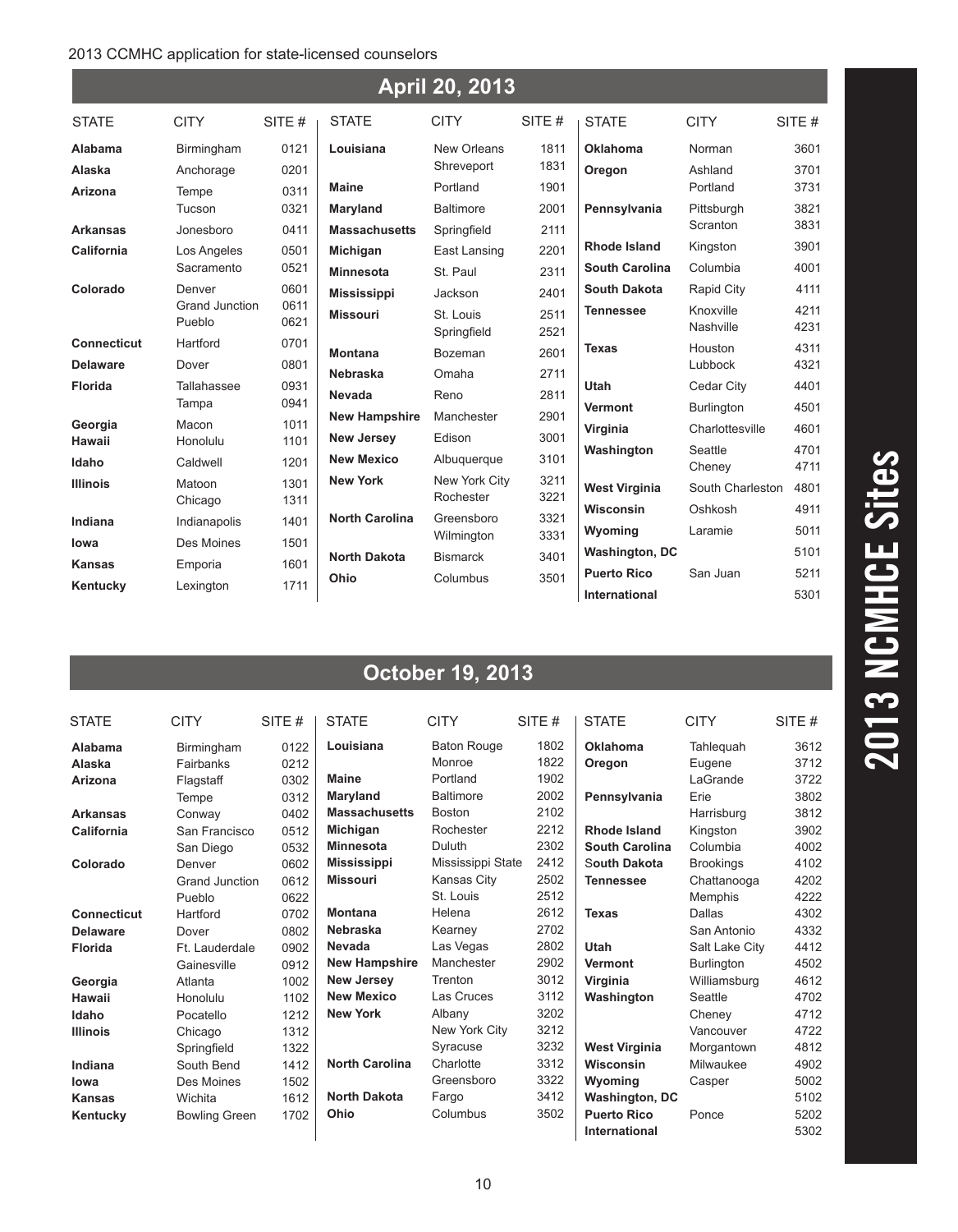nbcc.

Use this form if you are requesting special accommodations for the examination. All requests are reviewed individually and are subject to NBCC approval.

Applicant's Name: NCC Number:

#### **THERE IS NO EXTRA CHARGE FOR THESE ARRANGEMENTS. Documentation for your request must arrive at NBCC no later than 45 days prior to the exam.**

## **Candidates With Disabilities**

Please identify briefly the nature of your disability. (Attach letterhead documentation to include diagnosis and recommended accommodations by a qualified professional.) Specify the special accommodations and/or arrangements you will need to complete the NCMHCE. Documentation may not be more than five years old. -

*I certify that this information is correct. I have attached the required documentation.*

Applicant's Signature **Date** 

## **Candidates for Whom English Is a Second Language**

*I am requesting two additional hours of exam time and/or permission to bring a nonelectronic, word-to-word translation dictionary due to English as a second language (ESL). I have attached documentation from my graduate program showing that I received special accommodations due to ESL while in school.*

Applicant's Signature **Date** 

**Note: If you studied in another language, we will verify the international degree equivalency evaluation you submitted as part of this application.**

## **Request for Special Exam Date**

*I have attached a letter from my clergyperson verifying that I cannot participate in the examination on Saturday for religious reasons. Please contact me to arrange a special administration of the NCMHCE on the Friday immediately preceding or the Monday immediately following the scheduled administration date.* 

Applicant's Signature Date

## **Request for International Exam Location**

*Please contact me to arrange for testing at an international location.*

Applicant's Signature Date

**Note: Cancellations of special exam accommodations must be made at least seven business days before the exam date.**